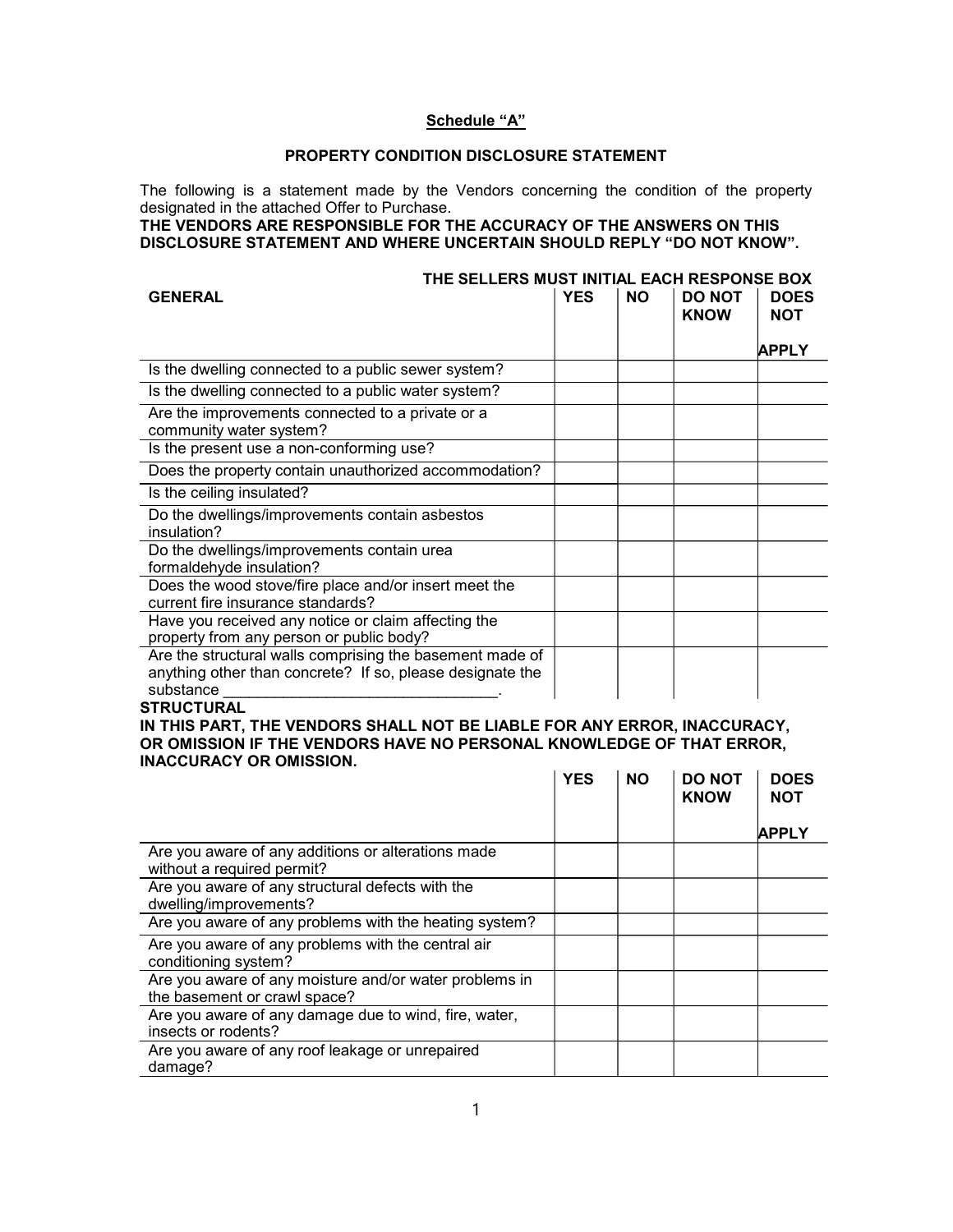| Are you aware of any problems with the electrical system?                                             |  |  |
|-------------------------------------------------------------------------------------------------------|--|--|
| Are you aware of any problems with the plumbing<br>system?                                            |  |  |
| Are you aware of any problems with the swimming pool<br>and/or hot tub and/or underground sprinklers? |  |  |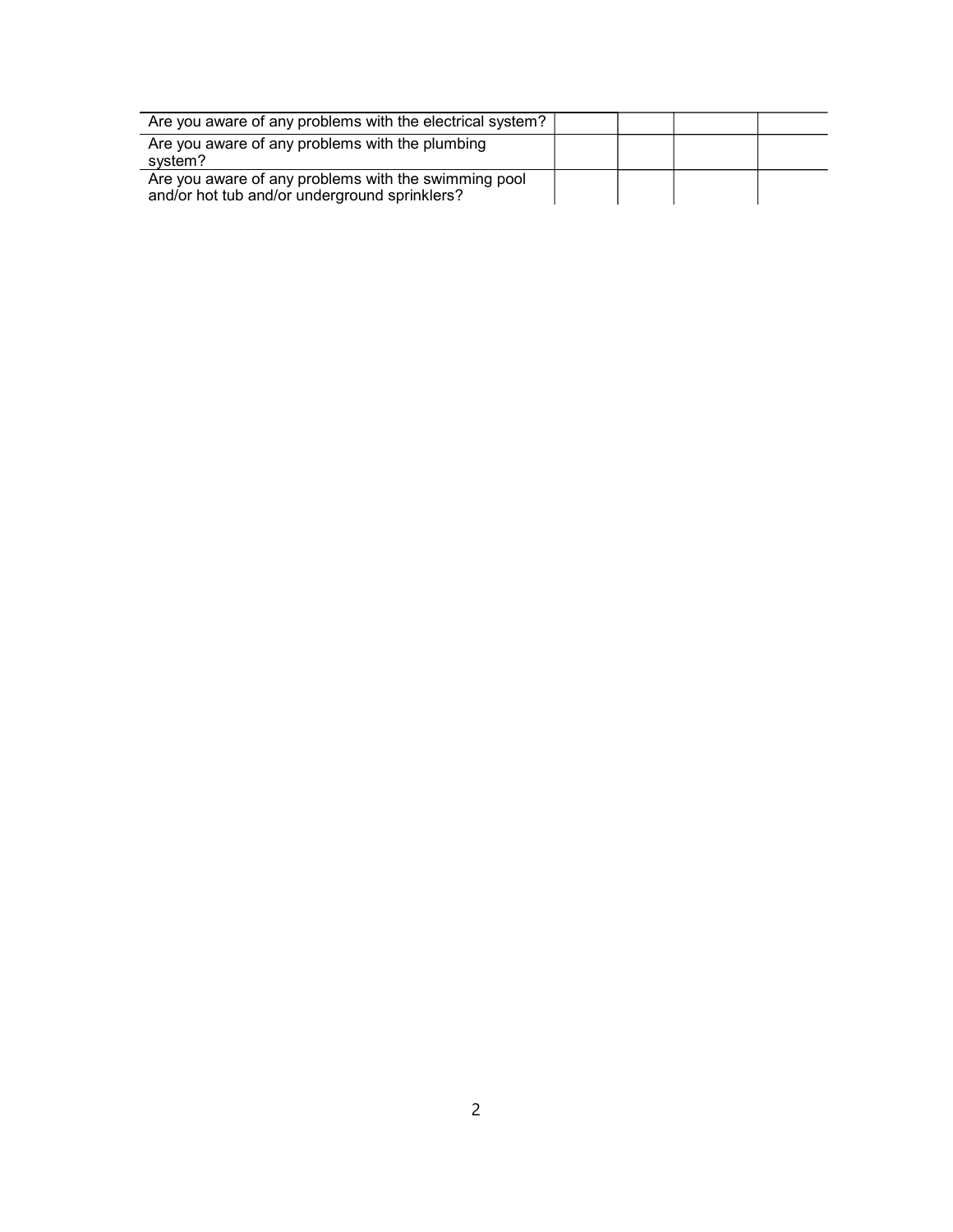|            |           | <b>KNOW</b>                  | <b>NOT</b><br><b>APPLY</b> |
|------------|-----------|------------------------------|----------------------------|
|            |           |                              |                            |
|            |           |                              |                            |
|            |           |                              |                            |
|            |           |                              |                            |
|            |           |                              |                            |
|            |           |                              |                            |
| <b>YES</b> | <b>NO</b> | <b>DO NOT</b><br><b>KNOW</b> | <b>DOES</b><br><b>NOT</b>  |
|            |           |                              | <b>APPLY</b>               |
|            |           |                              |                            |
|            |           |                              |                            |
|            |           |                              |                            |
|            |           |                              |                            |
|            |           |                              |                            |
| <b>YES</b> | <b>NO</b> |                              |                            |
|            |           |                              |                            |
|            |           |                              |                            |
|            |           |                              |                            |
|            |           |                              |                            |

## ADDITIONAL COMMENTS AND/OR EXPLANATIONS: (Use additional paper if necessary)

The Vendor represents and warrants to the Purchaser that the above information is true, based on the Vendors' current actual knowledge as of the above date. Any important changes to this information made known to the Vendor will be disclosed by the Vendor to the Purchaser prior to closing.

DATED this  $\frac{1}{2}$  day of  $\frac{1}{2}$  . 20  $\frac{1}{2}$